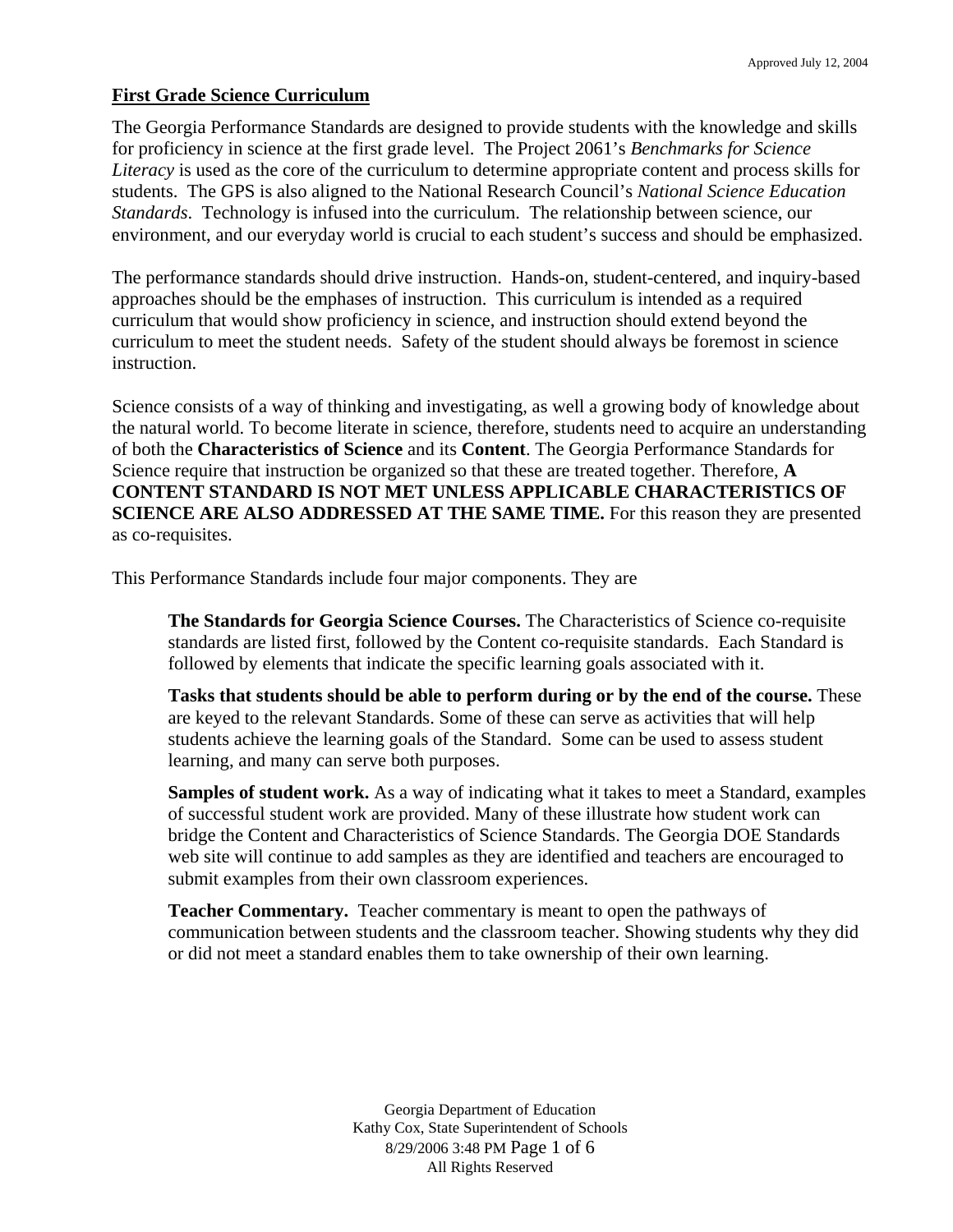Georgia Performance Science Standards-- Explanation of Coding

Characteristics of Science Standards **SKCS1 S**cience **K**indergarten **C**haracteristics of **S**cience Standard #**1**

**S8CS2 S**cience Grade **8 C**haracteristics of **S**cience Standard #**2**

**SCSh8 S**cience **C**haracteristics of **S**cience **h**igh school Standard #**8**

Content Standards **S5P3 S**cience Grade **5 P**hysical Science Standard #**3**

**S4E2 S**cience Grade **4 E**arth Science Standard #**2**

**S7L4 S**cience Grade **7 L**ife Science Standard #**4**

**SC1 S**cience **C**hemistry Standard #**1**

**SB4 S**cience **B**iology Standard #**4**

**SPS6 S**cience **P**hysical **S**cience Standard #**6**

**SP3 S**cience **P**hysics Standard #**3**

> Georgia Department of Education Kathy Cox, State Superintendent of Schools 8/29/2006 3:48 PM Page 2 of 6 All Rights Reserved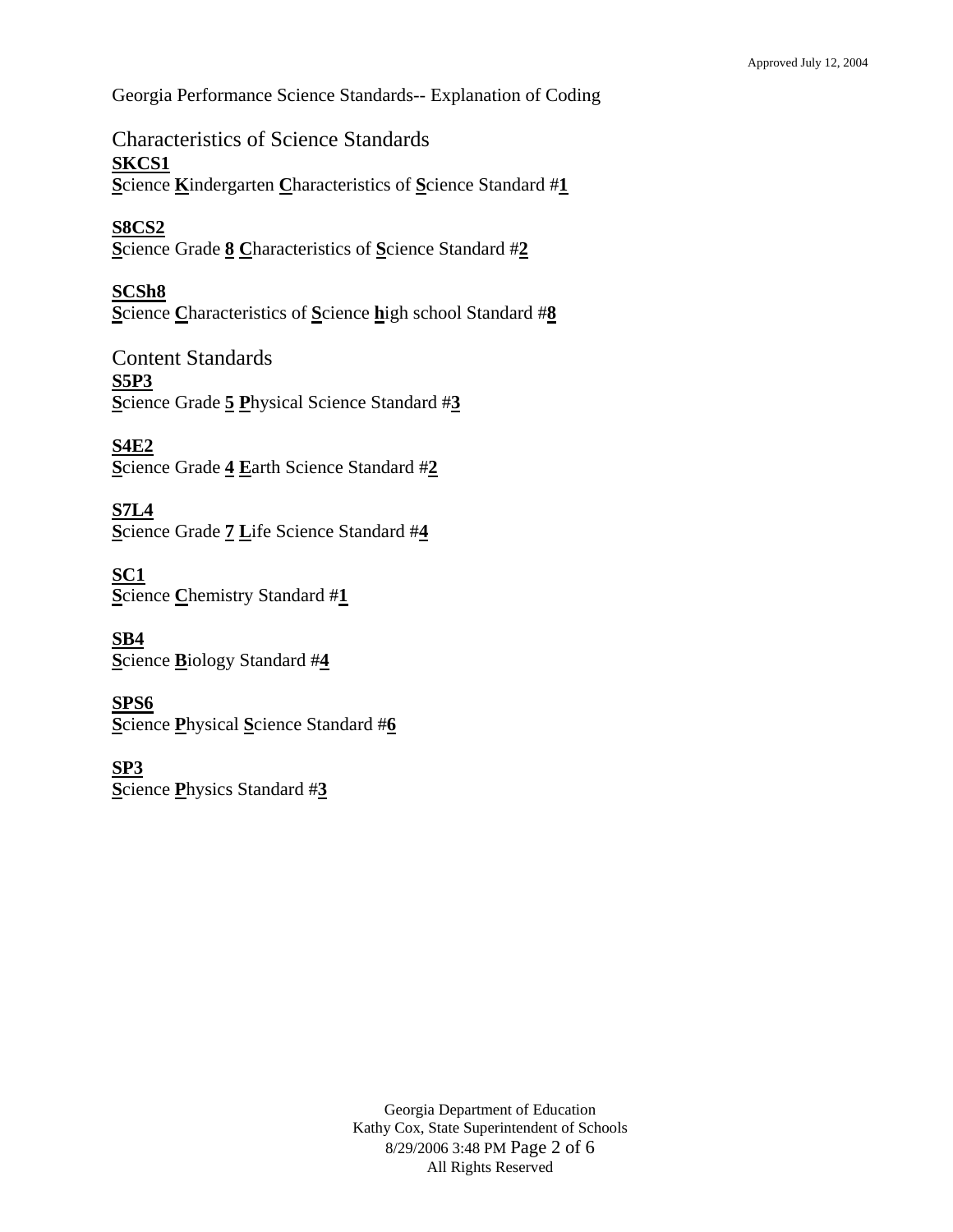**First grade** students raise questions about the world around them and seek answers by making observations. They use whole numbers to analyze scientific data. They identify what things can do when put together and what cannot be done when things are not put together. First graders create drawings that correctly depict something being described. They follow safety rules.

#### **Patterns**

First grade students make observations, ask questions about, and investigate patterns. They learn best from their own actions. Therefore, they make predictions and plan simple investigations in order to understand the world around them. They notice repeating patterns in shadows, weather, and daily needs of plants and animals.

| <b>Major Concepts/Skills:</b>    | <b>Concepts/Skills to Maintain:</b>     |
|----------------------------------|-----------------------------------------|
| <b>Earth Science</b>             | Habits of Mind                          |
| Weather patterns                 | Asks questions                          |
| <b>Seasons</b>                   | Uses numbers to quantify                |
| <b>Physical Science</b>          | Works in a group                        |
| Sound                            | Uses tools to measure and view          |
| <b>Shadows</b>                   | Looks at how parts of things are needed |
| Magnets                          | Describes and compares using            |
| Life Science                     | physical attributes                     |
| Characteristics of living things | Observes using senses                   |
| Basic needs of living things     | Draws and describes observations        |

# **Co-Requisite - Characteristics of Science**

#### **Habits of Mind**

- **S1CS1. Students will be aware of the importance of curiosity, honesty, openness, and skepticism in science and will exhibit these traits in their own efforts to understand how the world works.** 
	- a. Raise questions about the world around them and be willing to seek answers to some of the questions by making careful observations and measurements and trying to figure things out.

#### **S1CS2. Students will have the computation and estimation skills necessary for analyzing data and following scientific explanations.**

- a. Use whole numbers in ordering, counting, identifying, measuring, and describing things and experiences.
- b. Readily give the sums and differences of single-digit numbers in ordinary, practical contexts and judge the reasonableness of the answer.
- c. Give rough estimates of numerical answers to problems before doing them formally.
- d. Make quantitative estimates of familiar lengths, weights, and time intervals, and check them by measuring.

Georgia Department of Education Kathy Cox, State Superintendent of Schools 8/29/2006 3:48 PM Page 3 of 6 All Rights Reserved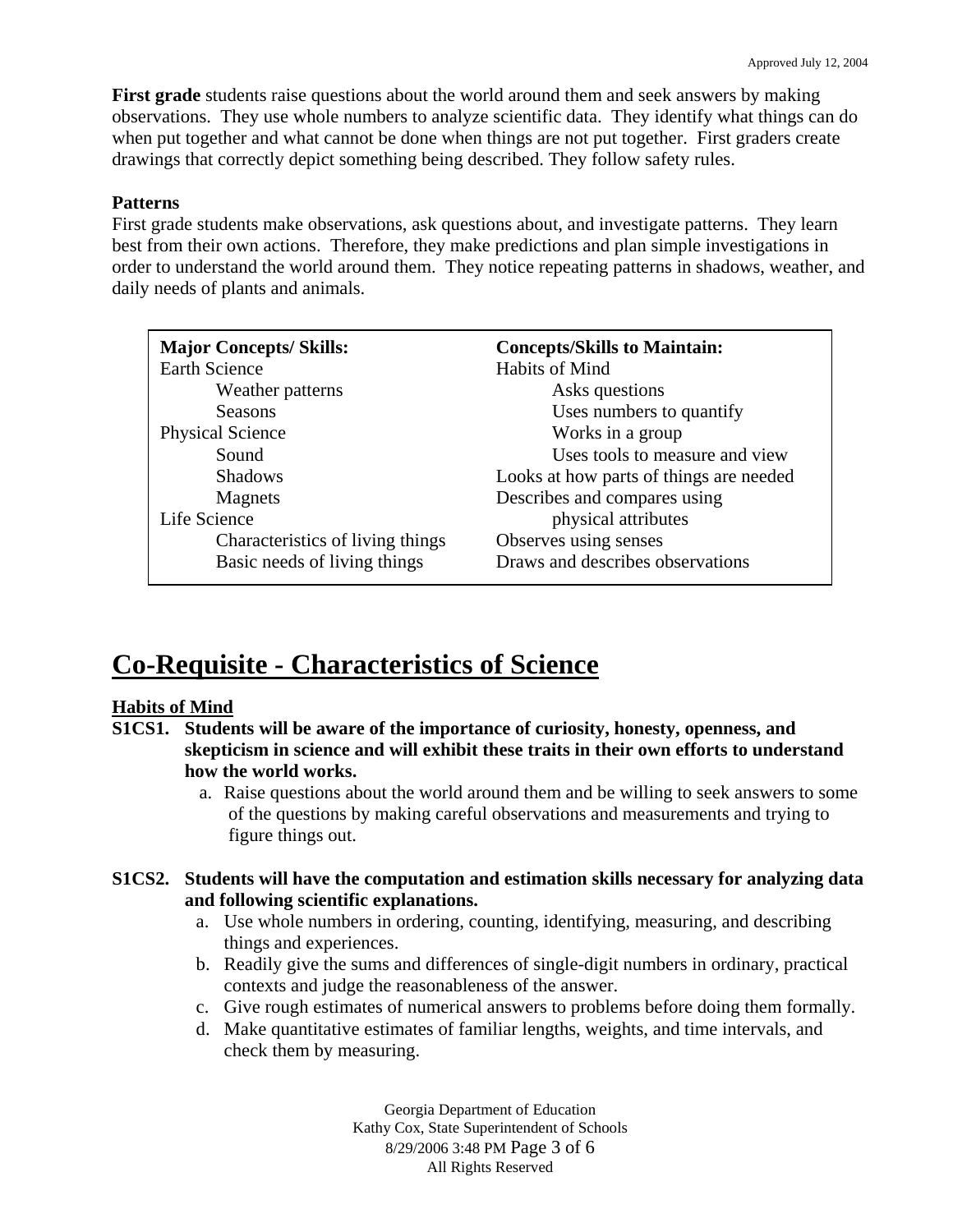## **S1CS3. Students will use tools and instruments for observing, measuring, and manipulating objects in scientific activities.**

- a. Use ordinary hand tools and instruments to construct, measure, and look at objects.
- b. Make something that can actually be used to perform a task, using paper, cardboard, wood, plastic, metal, or existing objects.
- c. Identify and practice accepted safety procedures in manipulating science materials and equipment.

# **S1CS4. Students will use the ideas of system, model, change, and scale in exploring scientific and technological matters.**

- a. Use a model—such as a toy or a picture—to describe a feature of the primary thing.
- b. Describe changes in the size, weight, color, or movement of things, and note which of their other qualities remain the same during a specific change.
- c. Compare very different sizes, weights, ages (baby/adult), and speeds (fast/slow) of both human made and natural things.

# **S1CS5. Students will communicate scientific ideas and activities clearly.**

- a. Describe and compare things in terms of number, shape, texture, size, weight, color, and motion.
- b. Draw pictures (grade level appropriate) that correctly portray features of the thing being described.
- c. Use simple pictographs and bar graphs to communicate data.

# **The Nature of Science**

## **S1CS6. Students will be familiar with the character of scientific knowledge and how it is achieved.**

Students will recognize that:

- a. When a science investigation is done the way it was done before, we expect to get a similar result.
- b. Science involves collecting data and testing hypotheses
- c. Scientists often repeat experiments multiple times, and subject their ideas to criticism by other scientists who may disagree with them and do further tests.
- d. All different kinds of people can be and are scientists.

#### **S1CS7. Students will understand important features of the process of scientific inquiry.**

Students will apply the following to inquiry learning practices:

- a. Scientists use a common language with precise definitions of terms to make it easier to communicate their observations to each other.
- b. In doing science, it is often helpful to work as a team. All team members should reach individual conclusions and share their understandings with other members of the team in order to develop a consensus.

Georgia Department of Education Kathy Cox, State Superintendent of Schools 8/29/2006 3:48 PM Page 4 of 6 All Rights Reserved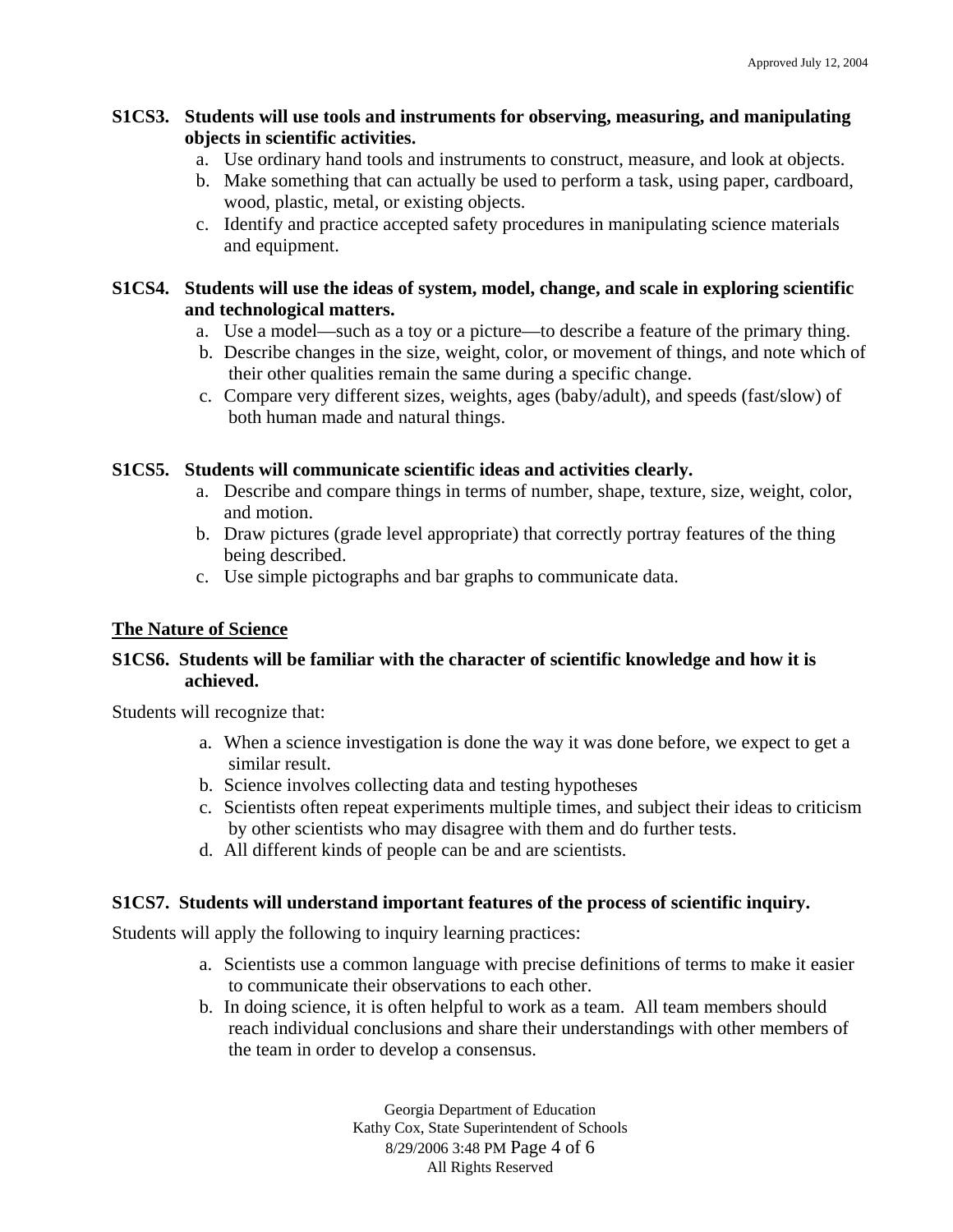- c. Tools such as thermometers, rulers and balances often give more information about things than can be obtained by just observing things without help.
- d. Much can be learned about plants and animals by observing them closely, but care must be taken to know the needs of living things and how to provide for them. Advantage can be taken of classroom pets.

# **Co-Requisite - Content**

## **Earth Science**

- **S1E1. Students will observe, measure, and communicate weather data to see patterns in weather and climate.** 
	- a. Identify different types of weather and the characteristics of each type.
	- b. Investigate weather by observing, measuring with simple weather instruments (thermometer, wind vane, rain gauge), and recording weather data (temperature, precipitation, sky conditions, and weather events) in a periodic journal or on a calendar seasonally.
	- c. Correlate weather data (temperature, precipitation, sky conditions, and weather events) to seasonal changes.

## **S1E2. Students will observe and record changes in water as it relates to weather.**

- a. Recognize changes in water when it freezes (ice) and when it melts (water).
- b. Identify forms of precipitation such as rain, snow, sleet, and hailstones as either solid (ice) or liquid (water).
- c. Determine that the weight of water before freezing, after freezing, and after melting stays the same.
- d. Determine that water in an open container disappears into the air over time, but water in a closed container does not.

# **Physical Science**

#### **S1P1. Students will investigate light and sound.**

- a. Recognize sources of light.
- b. Explain how shadows are made.
- c. Investigate how vibrations produce sound.
- d. Differentiate between various sounds in terms of (pitch) high or low and (volume) loud or soft.
- e. Identify emergency sounds and sounds that help us stay safe.

#### **S1P2. Students will demonstrate effects of magnets on other magnets and other objects.**

- a. Demonstrate how magnets attract and repel.
- b. Identify common objects that are attracted to a magnet.
- c. Identify objects and materials (air, water, wood, paper, your hand, etc.) that do not block magnetic force.

Georgia Department of Education Kathy Cox, State Superintendent of Schools 8/29/2006 3:48 PM Page 5 of 6 All Rights Reserved